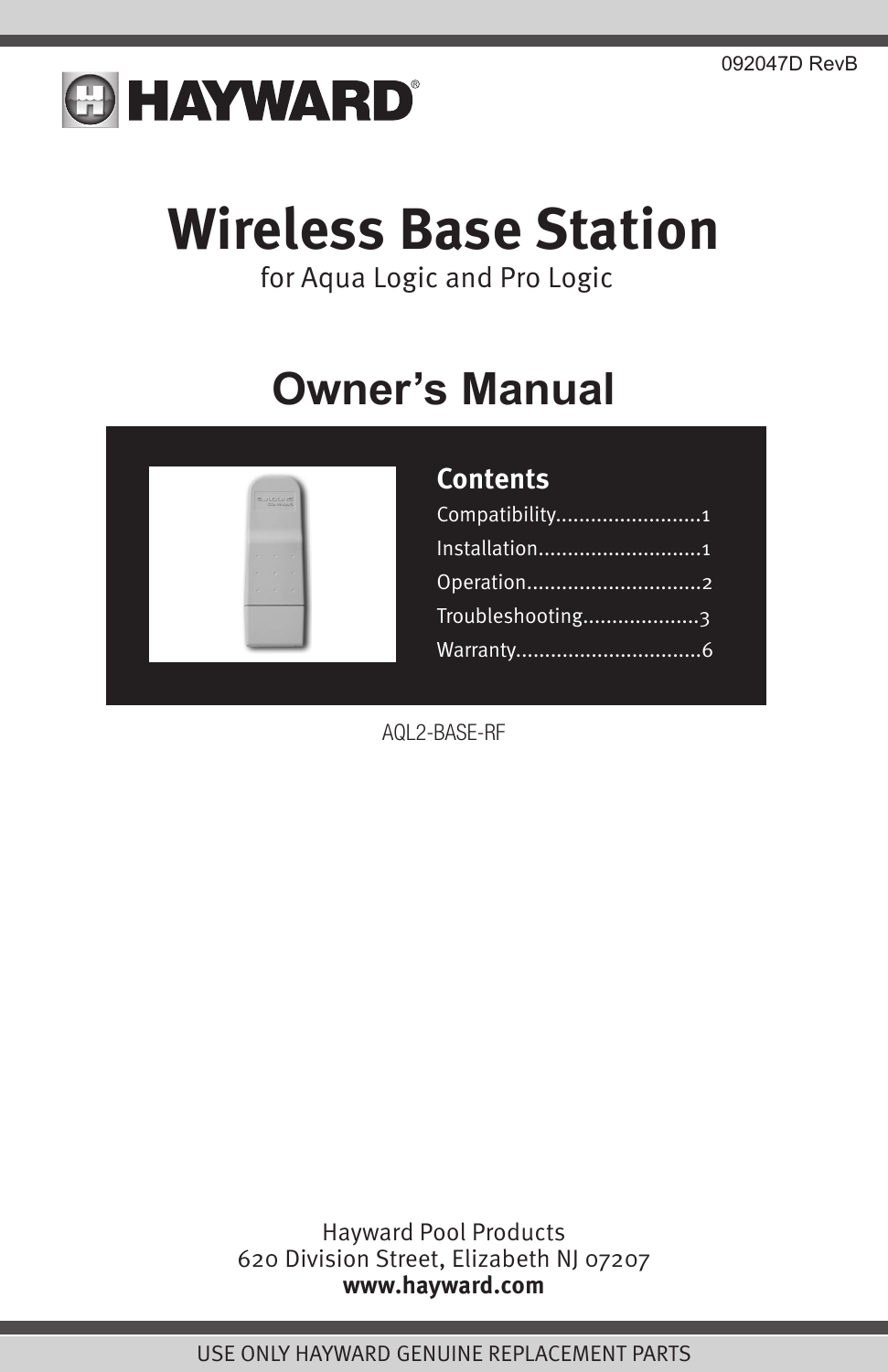# **A HAYWARD**

## **Compatibility**

This product is compatible with all Pro Logic controls and with Aqua Logic controls operating software revision r2.60 or higher. To verify the software level of your Aqua Logic control: Press the Menu button (possibly multiple times) until "Diagnostic Menu" is displayed. Next, press the ">" or "<" keys (possibly multiple times) until the main and display software revision levels are displayed (the "main" rev should be r1.10 or higher).

If the software revision level is less than r2.60 contact the Hayward Technical Service Dept. from Monday through Friday, 8AM to 8PM Eastern at 908-355-7995 for information on upgrades.

This Base Station can communicate with the spaside remote (AQL2-SS-RF), the wireless wall mount and tabletop remote display/keypads (AQL2-Wx-RF-PS-x, AQL2-Tx-RF-PS-x, AQL2-Tx-RF-P-4-x) and the Aqua Pod handheld remote control (AQL2-POD).

## Installation

Installation is very easy and should just take a few minutes. For most installations the Base Station will mount directly on the ProLogic or Aqua Logic main control unit (see description and diagram below). For some installations where the remote devices are a long distance from the Base Station or where there are interfering walls (eg. A steel shed in the yard or a steel reinforcing grid inside a stucco wall on the house), the Base Station may have to be mounted remotely from the control unit in order to achieve reliable communications. Refer to the instructions and diagram on page 2 for more information regarding remote mounting.

### Direct Mounting of the Base Station

Disconnect power and then remove the panel from the Pro Logic or Aqua Logic control unit. Remove the knock-out on the upper left side of the enclosure and mount the RF Base Station. Secure the Base Station in place by firmly tightening the nut from inside of the enclosure. Lastly, plug the pigtail cable into the connector labeled "Wireless Connector" on thePro Logic/ Aqua Logic main circuit board.

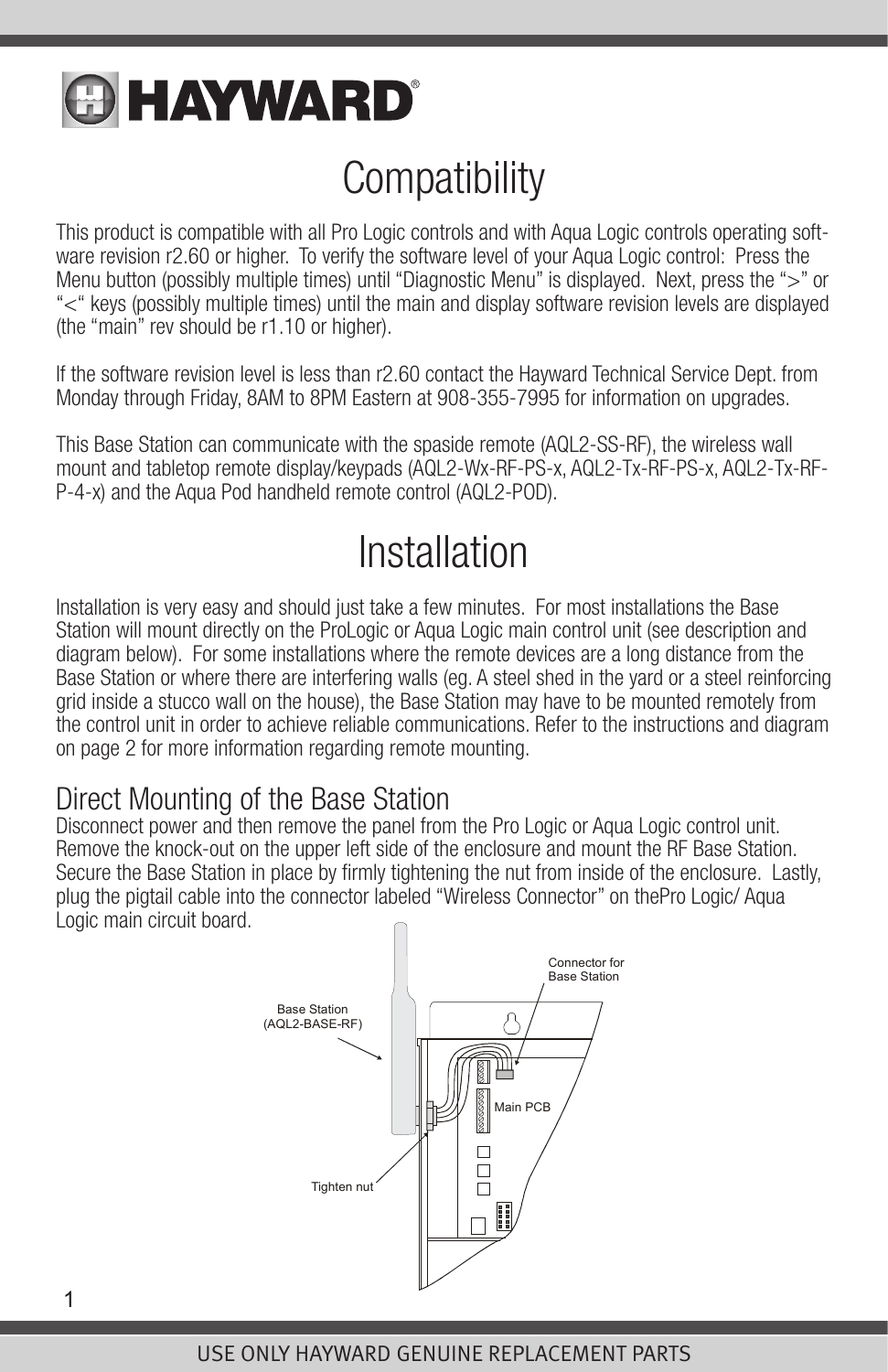

### Remote Mounting of the Base Station

The Base Station can be mounted up to 500 feet away from the Pro Logic or Aqua Logic control unit. This feature is helpful if the main control unit is located a long distance from the pool area or if there are buildings that may interfere with the radio communication between the Base Station and the remote devices.

- 1. Mount the Base Station on an standard, outdoor rated electrical box.
- 2. Cut each of the 4 wires in the Base Station "pigtail" cable and then install the connector half into the "Wireless Connector" on the main printed circuit board (PCB) in the Pro Logic/Aqua Logic control unit.
- 3. Use a 4 conductor cable and splice both ends of the cable making sure that the colors match up correctly.



Every Base Station is manufactured with a unique ID code. This allows private, secure communication with all of your remote devices while ignoring any signals transmitted by other wireless devices including any other Pro Logic/Aqua Logic controls in the neighborhood.

**IMPORTANT:** Before trying to use any remote device, you must "teach" the correct ID code to the remote device so it knows which Base Station to communicate with. Refer to the Pro Logic/Aqua Logic Operation Manual or the manual for your remote device for "teaching" instructions.

The Base Station and remote devices are programmed with a sophisticated protocol that automatically switches frequencies if other devices are interfering. In the unlikely event that it can not find a usable frequency, it may be necessary to change channels. Refer to the Pro Logic/Aqua Logic Operation Manual for instructions.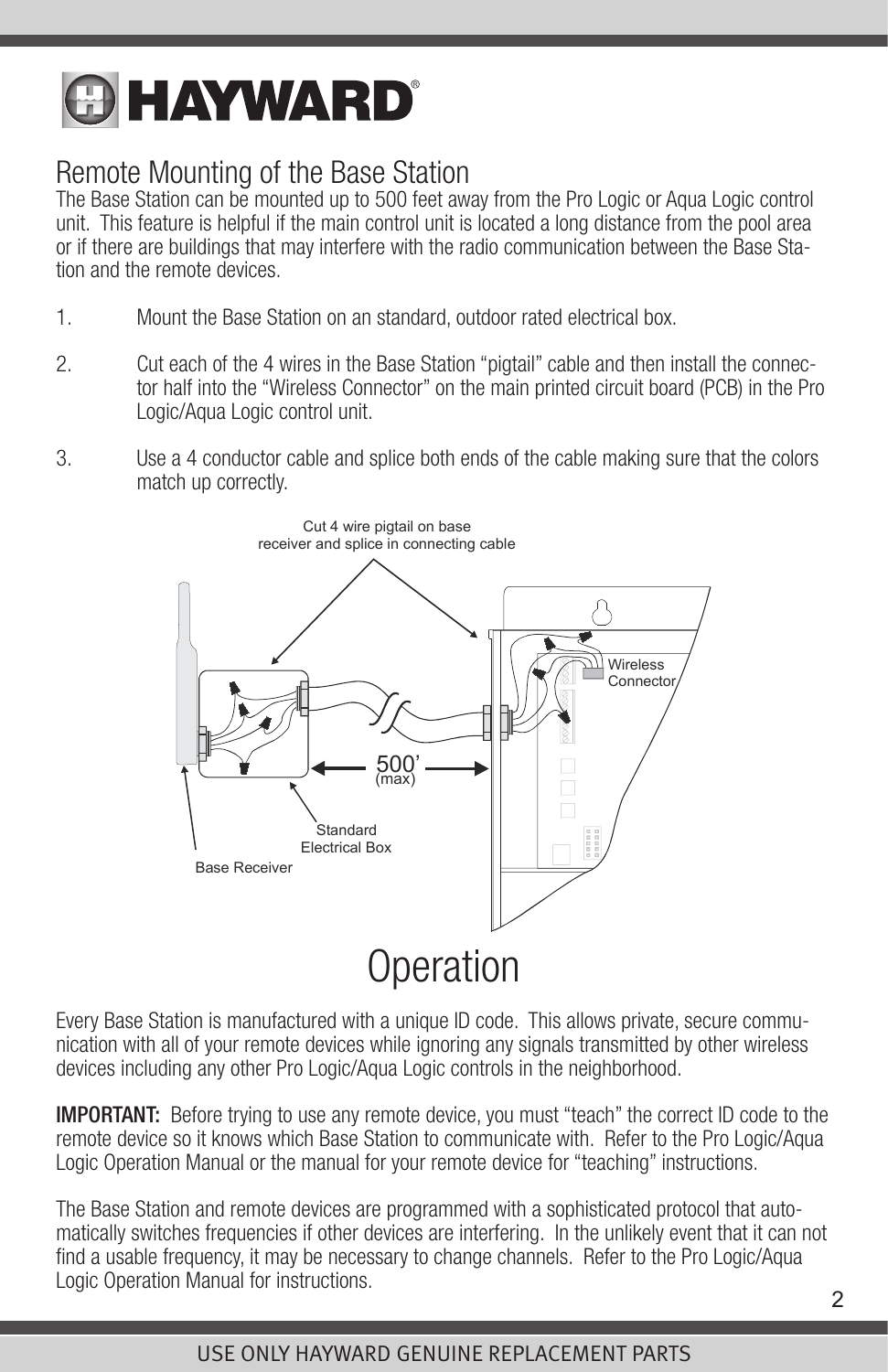# **A HAYWARD**

## **Troubleshooting**

- 1. **Can't find the "Teach Wireless" display:** Press the "menu" button (possibly multiple times) until "Settings Menu" is displayed. Next, press the "<" or ">" buttons (possibly multiple times) until "Teach Wireless" display appears. If you go through all of the displays without ever seeing the "Teach Wireless" and you get to the point where "Settings Menu" appears again, then this means that the Pro Logic/Aqua Logic control unit is not communicating with the Base Station. Check that the 4 wire cable from the Base Station is plugged into the "wireless connector" on the main printed circuit board (refer to the Installation section for connection diagram). If this connector is already plugged in (for more than 30 seconds), then call Hayward Technical Service for assistance.
- 2. **"Teach Wireless" failed:** Ensure that the remote is powered when pressing the button. This is indicated by a single flash on the LED on the spa-side remote or a message on the display of the in-house remotes. If the remote is powered, then the next most likely cause is that the distance between the Base Station and the remote is too great—try moving the remote closer to the station. Lastly, there may be other equipment in the neighborhood that is using the same frequency. To see if this is the case, go to the Settings Menu/Wireless Channel and select another channel. Note that after you change the channel you will have to "re-teach" every wireless remote device in the system.
- 3. Unreliable communication with remote devices: The most likely cause is that the distance between the Base Station and the remote is too great—try moving the remote closer to the station. Lastly, there may be other equipment in the neighborhood that is using the same frequency. To see if this is the case, go to the Settings Menu/Wireless Channel and select another channel. Note that after you change the channel you will have to "re-teach" every wireless remote device in the system.
- 4. No communication with remote controls: Try the "Teach Wireless" procedure to ensure that the remote knows the ID code of the Base Station and also what channel to communicate on. If this procedure is not successful, then refer to the "Teach Wireless" failed section above.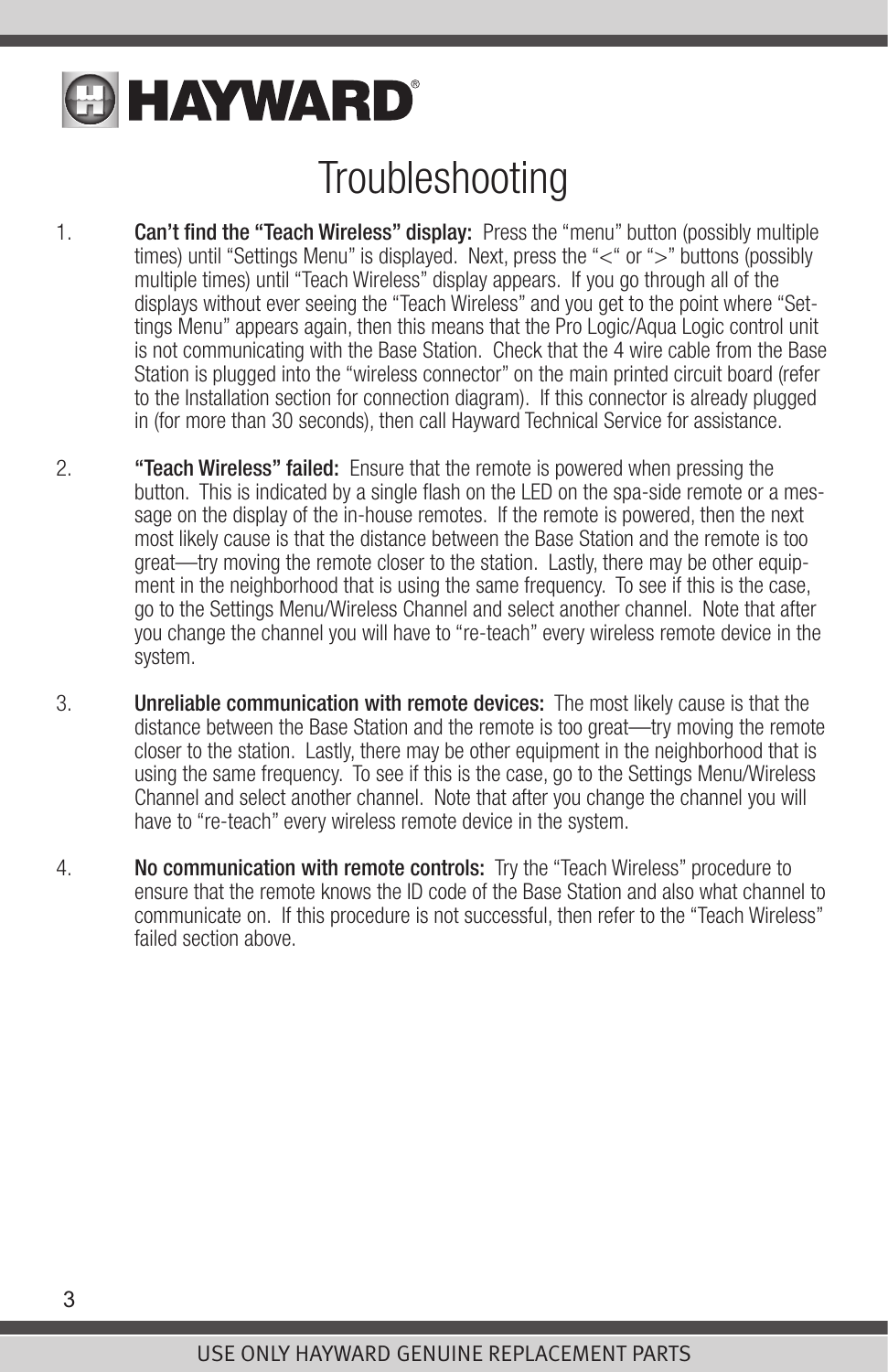

#### FCC Statement

This device complies with part 15 of the FCC rules. Operation is subject to the following two conditions: (1) This device may not cause harmful interference, and (2) this device must accept any interference received, including interference that may cause undesired operation.

Changes or modifications not expressly approved by Hayward could void the user's authority to operate this equipment.

NOTE: This equipment has been tested and found to comply with the limits for a Class B digital device, pursuant to Part 15 of the FCC Rules. These limits are designed to provide reasonable protection against harmful interference in a residential installation. This equipment generates, uses and can radiate radio frequency energy and, if not installed and used in accordance with the instructions, may cause harmful interference to radio communications. However, there is no guarantee that interference will not occur in a particular installation. If this equipment does cause harmful interference to radio or television reception, which can be determined by turning the equipment off and on, the user is encouraged to try to correct the interference by one or more of the following measures:

- Reorient or relocate the receiving antenna.
- Increase the separation between the equipment and receiver.
- Connect the equipment into an outlet on a circuit different from that to which the receiver is connected.
- Consult the dealer or an experienced radio/TV technician for help.

#### Industry Canada Statement

This Class B digital apparatus complies with Canadian ICES-003.

Cet appareil numérique de la classe B est conforme à la norme NMB-003 du Canada.

The term "IC" before the certification/registration number only signifies that the Industry Canada technical specifications were met.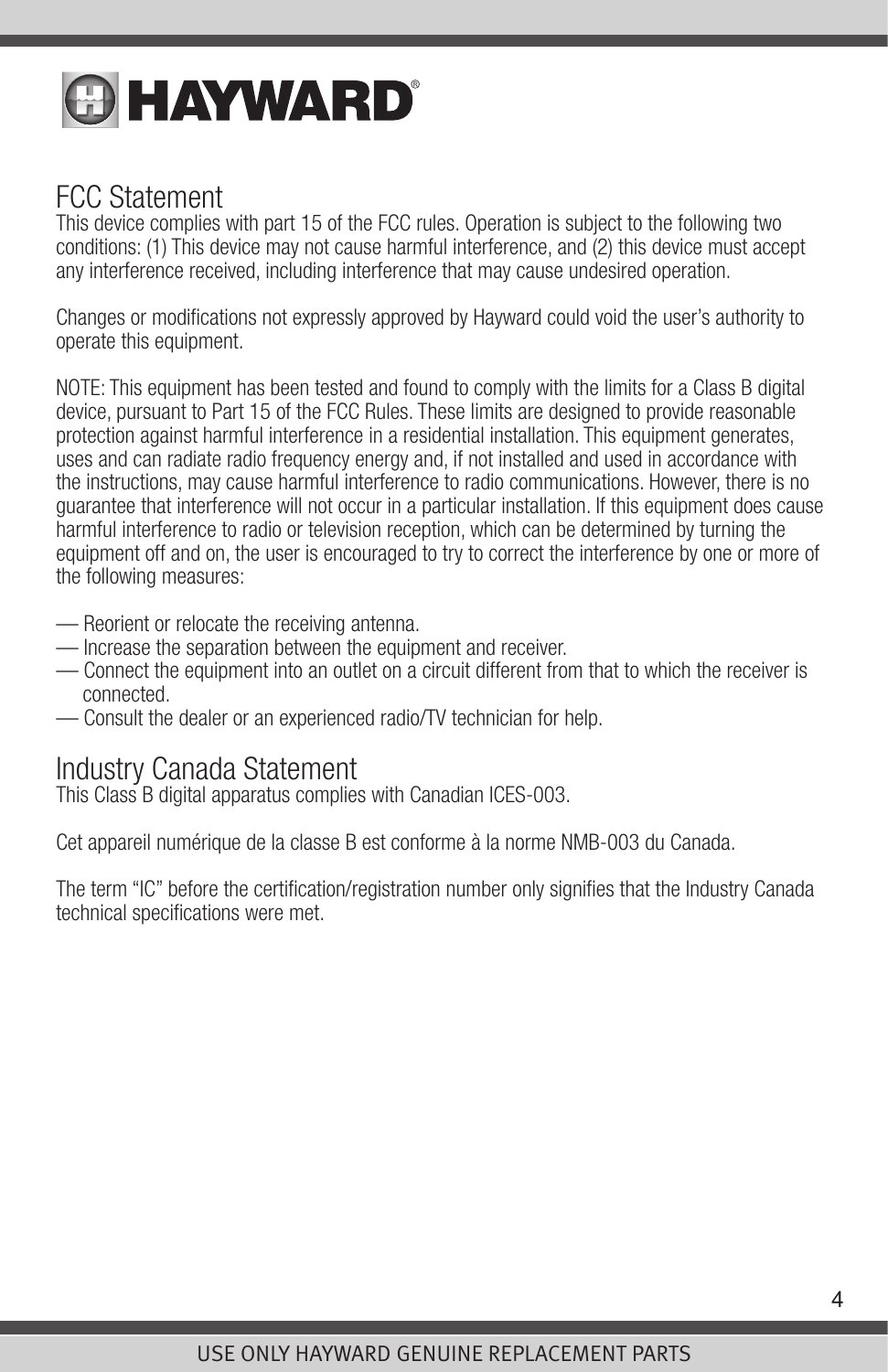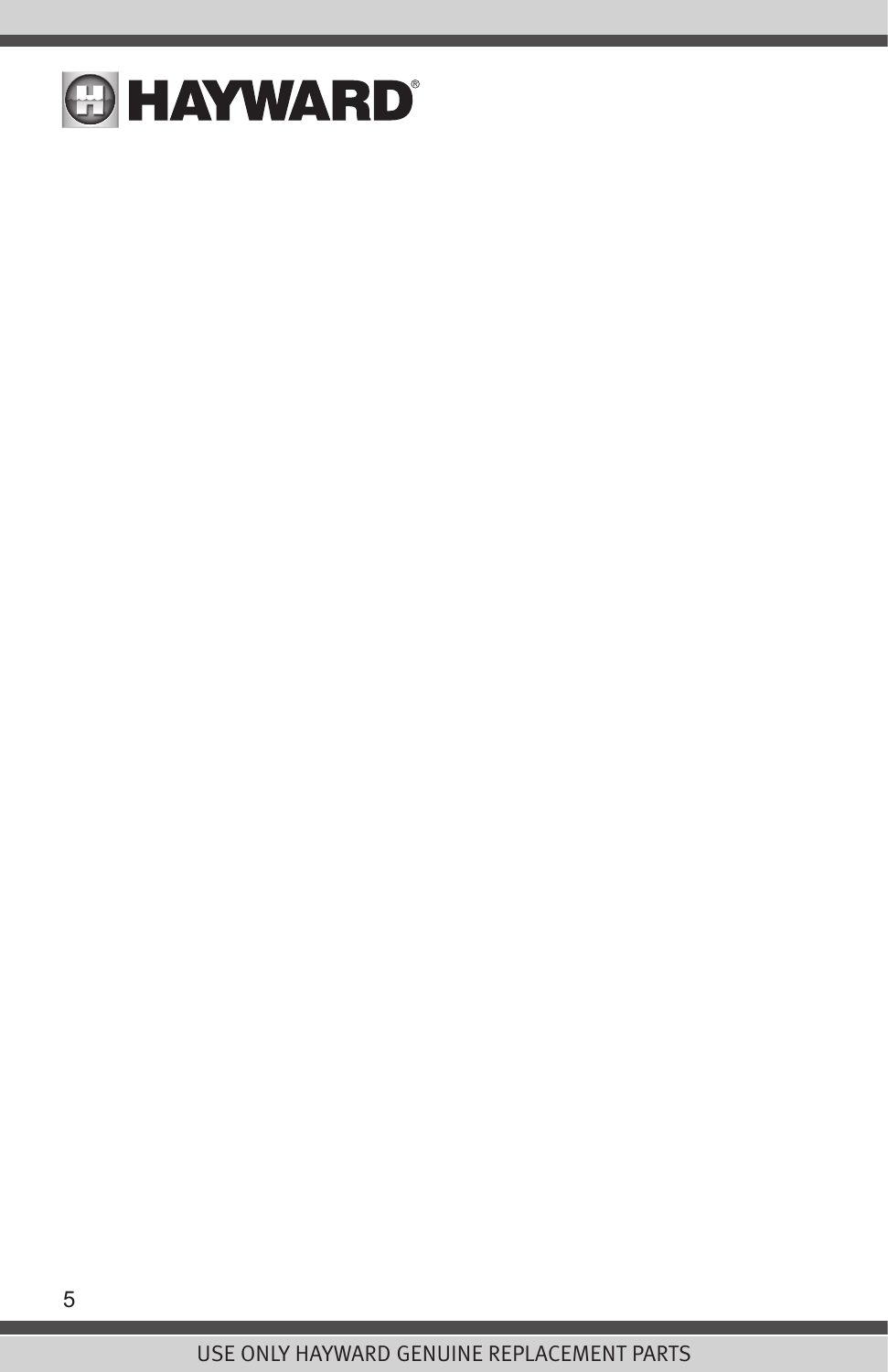

LIMITED WARRANTY (effective 03/01/12) Hayward warrants its Pro Logic, OnCommand and E-Command pool automation products as well as its Aqua Rite, Aqua Rite Pro, Aqua Plus and SwimPure chlorination products to be free of defects in materials and workmanship, under normal use and service, for a period of three (3) years. Hayward also warrants its Aqua Trol chlorination products to be free of defects in materials and workmanship, under normal use and service for a period of one (1) year. These warranties are applicable from the initial date of purchase on private residential swimming pools in the US and Canada. Installations of product for use on commercial pools in the US and Canada is covered for a period of one (1) year for defects in materials and workmanship. Hayward warrants all accessories and replacement parts for the above-identified pool automation and chlorination products for a period of one (1) year. Accessories also include remotes, actuators, base stations, temperature sensors, flow switches and chemistry probes. Each of these warranties is not transferable and applies only to the original owner.

Hayward shall not be responsible for cartage, removal, repair or installation labor or any other such costs incurred in obtaining warranty replacements or repair.

Proof of purchase is required for warranty service. If written proof of purchase is not provided, the manufacturing date code will be the sole determinant of the date of installation of the product. To obtain warranty service or repair, please contact the place of purchase or the nearest Hayward authorized warranty service center. For more information on authorized service centers please contact the Hayward Technical Service Support Center (61 Whitecap Road, North Kingstown RI, 02852) or visit the Hayward web site at www.hayward.com.

#### WARRANTY EXCLUSIONS:

1. Material supplied or workmanship performed by others in process of installation.

2. Damage resulting from improper installation including installation on pools larger than the product rating.

3. Problems resulting from failure to install, operate or maintain the product(s) in accordance with the recommendations contained in the owners manual(s).

4. Problems resulting from failure to maintain pool water chemistry in accordance with the recommendations in the owners manual(s).

5. Problems resulting from tampering, accident, abuse, negligence, unauthorized repairs or alternations, fire, flood, lightning, freezing, external water, degradation of natural stone used in or immediately adjacent to a pool or spa, war or acts of God.

6. Use of a non-genuine Hayward replacement salt chlorination cell on any Hayward automation or chlorination product will void the warranty for that product.

The express limited warranty above constitutes the entire warranty of Hayward Pool Products with respect to its products and is in lieu of all other warranties expressed or implied, including warranties of merchantability or fitness for a particular purpose. In no event shall Hayward Pool products be responsible for any consequential, special or incidental damages of any nature. Some states do not allow a limitation on how long an implied warranty lasts, or the exclusion of incidental or consequential damages, so the above limitation may not apply to you. This warranty gives you specific legal rights, and you may also